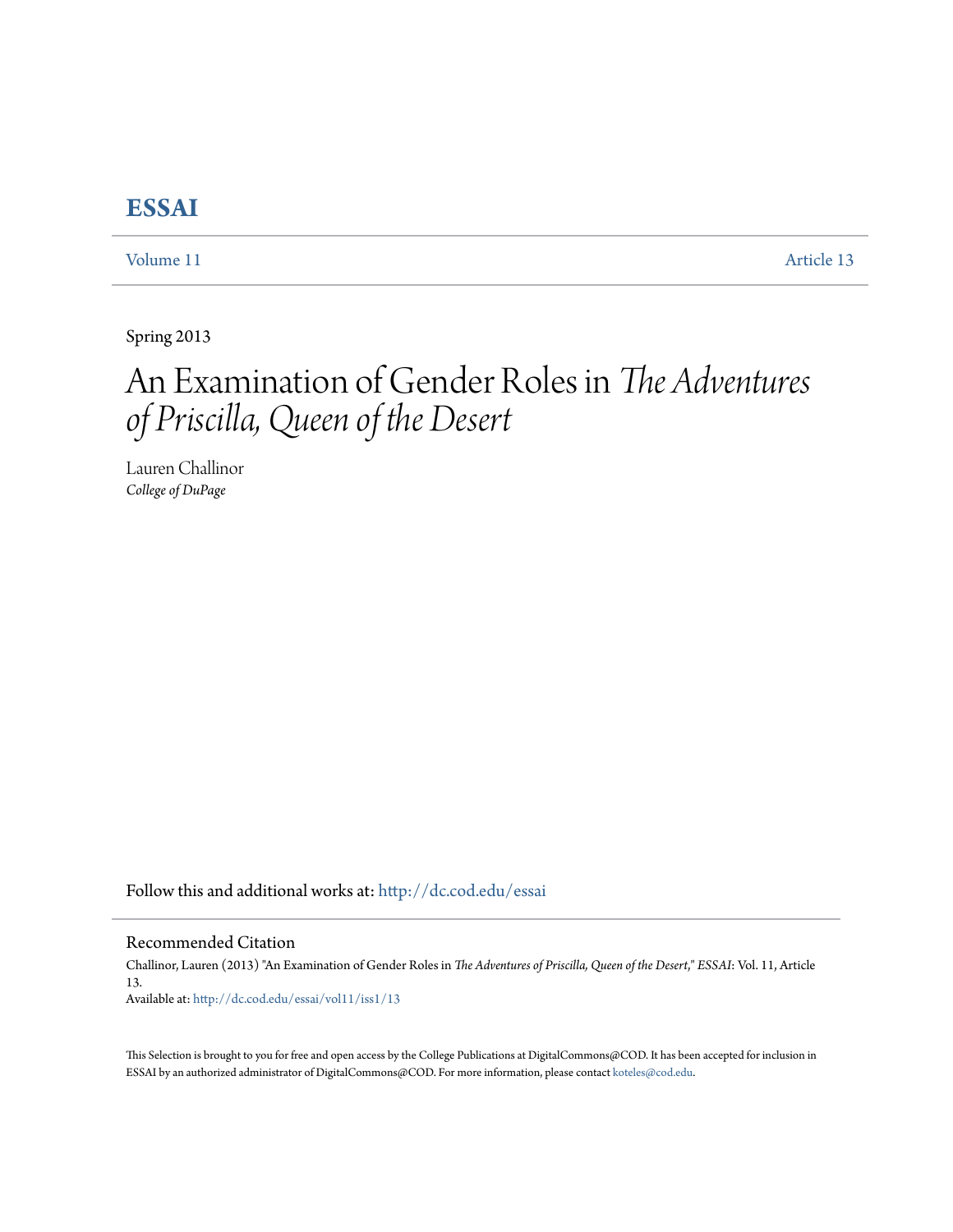An Examination of Gender Roles in *The Adventures of Priscilla, Queen of the Desert*

by Lauren Challinor

(English 1154)

*he Adventures of Priscilla, Queen of the Desert*, a 1994 film directed by Stephan Elliott, is a campy movie-musical with a poignant plot, following two transvestites and a trans-woman on a journey through the Australian outback in a tour-bus they christened Priscilla, travelling *he Adventures of Priscilla, Queen of the Desert,* a 1994 film directed by Stephan Elliott, is a campy movie-musical with a poignant plot, following two transvestites and a trans-woman a journey through the Australian outb focus in this essay shall be to explore the personal journey of each of the three main characters, as well as their interactions with each other and other characters throughout the film, through the lens of shifting gender roles and gender role behaviors. As a source, I refer to an article published in 1998, authored under the name Holly Devor, and entitled "Gender Role Behaviors and Attitudes".

## **1. Character Overview**

The character played by Terrence Stamp is an aging transgender woman, having forgone her previous life as Ralph, and now fully committed to her female gender identity as Bernadette. She has had more than her share of hostile receptions, and has little patience for prejudiced or bullying behavior, having fought her way to hard-earned acceptance from the Sydney community.

Hugo Weaving plays the conflicted character of Anthony Belrose, a married man who spends his time performing as a drag queen named Mitzi; for the purpose of this discussion, I will refer to him by the gender-neutral name Tick, which he uses throughout the film and emphasizes the uncertainty regarding his gender identity. In comparison to Bernadette, Tick is a more ambiguous character possessed of a dualistic nature. Tick is caught between the life of a drag queen and his life as husband and father, and his personal journey centers on self-discovery and the resolution of his inner doubts.

Guy Pearce takes on the role of Adam Whitely, a young, gay drag queen who makes his way through life by manipulating his mother into giving him money, antagonizing other people, and making a spectacle of himself. Adam holds the dominant status within the group, having establishing himself over the others mainly as a defense against his own insecurities and conflicted emotions about his identity. While Adam joins the group in a search for adventure and entertainment, the trip ultimately gives Adam much more than he expected- both good and bad.

One additional character of singular importance is that of Bob Spart, performed by Bill Hunter. At first blush, Bob plays a fairly typical male role: an aging mechanic who rescues Priscilla, the stranded tour-bus and her motley crew. Bob is very down to earth upon encountering our unlikely trio and responds to them with nonchalant respect. As unexpected as this may be, his reaction to Bernadette is even more surprising. When he learns that she was the pre-imminent performer of 'Les Girls', his glowing admiration for her appears in sharp contrast to with the derision they receive from the townies at the local pub. Despite his appearance of a typical outback bloke, Bob's response reflects his well travelled and worldly experience.

## **2. Bernadette**

Bernadette's relationship with Tick can best be described as one of mutual respect and empathy. Both Bernadette and Tick have dealt with the challenge of gaining acceptance from peers, family and society; each seeks and receives reassurance and support from the other throughout their travels. Tick turns to Bernadette as a mentor-figure as he struggles with his uncertainty over taking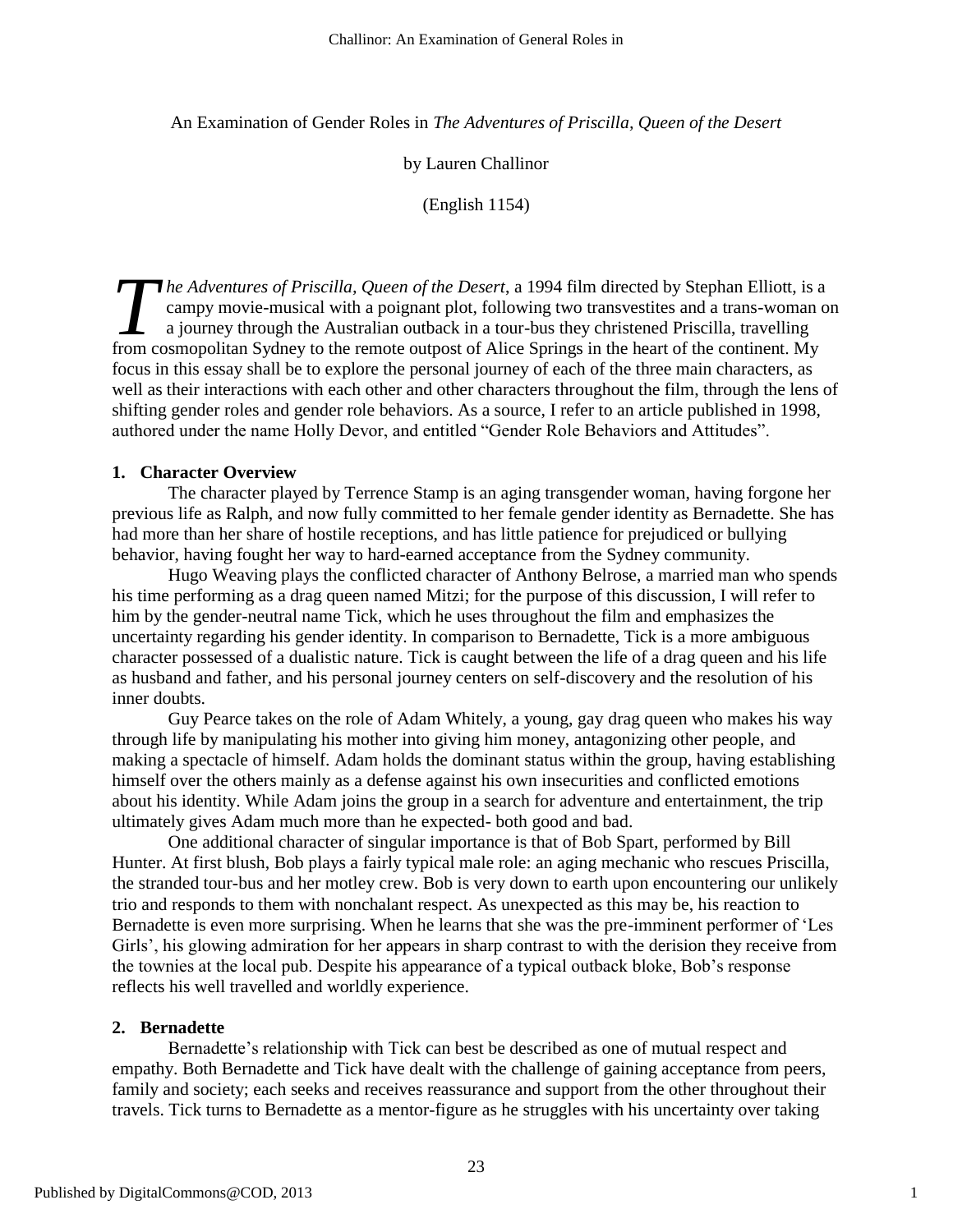on the role of a husband once more, and Bernadette consistently finds comfort in Tick as a sympathetic ear and a shoulder to lean on. Bernadette's relationship with Adam, on the other hand, could be aptly reduced to two words: fragile tolerance. Adam's irrepressible love of the dramatic, his juvenile attitude, and his obnoxious behavior regularly push the limits of Bernadette's patience. Where Tick and Bernadette bond over their shared struggle for acceptance from society, Adam thrives on creating conflict, shocking the public, and upsetting the balance of society.

In many ways, Bernadette is a classic example of demure femininity, casting a shadow of irony over the more conventional women in the film, as her femininity is derived from affectation. These affectations—Bernadette's frequent and methodical application of lipstick, the way she carries her purse, the expressive yet dainty hand gestures, and the carefully controlled softness and lilt of her voice—have been painstakingly cultivated over the years.

Perhaps it is because Bernadette has had to fight so hard and for so long to secure her female gender identity, both physiologically and in the eyes of society, that she appears the height of composed femininity. Most certainly, Bernadette's battle to secure her gender identity as a female has toughened her resolve and shaped her into the strong fighter that lies behind the feminine delicacy she projects. Indeed, this hardened side of Bernadette shows through in times of conflict; her voice deepens and takes on a harsher tone, she doses out acidic, intellectual jabs and, occasionally, threats of physical violence, while maintaining her feminine dignity.

For example, upon trying to order drinks at a bar in the town of Broken Hill, Bernadette is verbally accosted by a grimy, hostile woman, known as Shirl. After enduring a slew of vulgar insults and the woman's insistence that the trio leave town, Bernadette responds to her comments in kind, drawing laughter from the crowd of locals. Embarrassed but determined, Shirl slams her dirt-crusted hand down on top of Bernadette's, which rests on the bar. Again, Bernadette rises to the occasion, prying back Shirl's meaty fingers with her own larger, but delicately manicured hand; she leaves the woman stunned at her show of strength. In one final effort to disgrace her opponent, Shirl attempts to best Bernadette in a drinking challenge. She fails, leaving Bernadette the drunk, but dignified victor.

#### **3. Tick**

Just as in the straight community, we make assumptions about the gender identity and sexual preferences of others, projecting our own socially constructed views onto them, so too apparently does the LGBT community have their own projections of gender identity and sexual orientation. This pattern of community behavior is exemplified by Bernadette's and Adam's assumption that Tick is fully committed to a female gender identity and homosexual orientation, on the basis of his choice to be a drag queen. However, as it happens, Tick's previous role as a husband and his potential role as a father challenge this notion. When it is revealed that Tick is married—and married to a woman, no less—this socially projected female gender identity is actively threatened. This causes a shift in the gender dynamic of the three main characters.

Adam interprets this shift in group dynamics as a direct threat to his status. Viewing Tick as a married man alters the image of his feminine role, and thus, it appears to Adam that Tick is encroaching on his territory as the dominant member of the trio. In response to this threat, Adam ridicules and mockingly objectifies Tick's marriage, personifying both Tick and his wife in female roles. In doing so, Adam undercuts Tick's masculinity, and openly trivializes his capacity to take on the role of a husband.

Throughout the film, Tick displays both strength and weakness. When confronted by conflicts with a source outside the LGBT community, — the beer can thrown by an audience member in the first scene of the film, or the offensive graffiti emblazoned on the tour bus in Broken Hill— Tick struggles to conceal his distress, appearing vulnerable. When Adam repeatedly mocks Tick's marriage, Tick shows real strength and defends himself, even demanding Adam stop his ridiculing.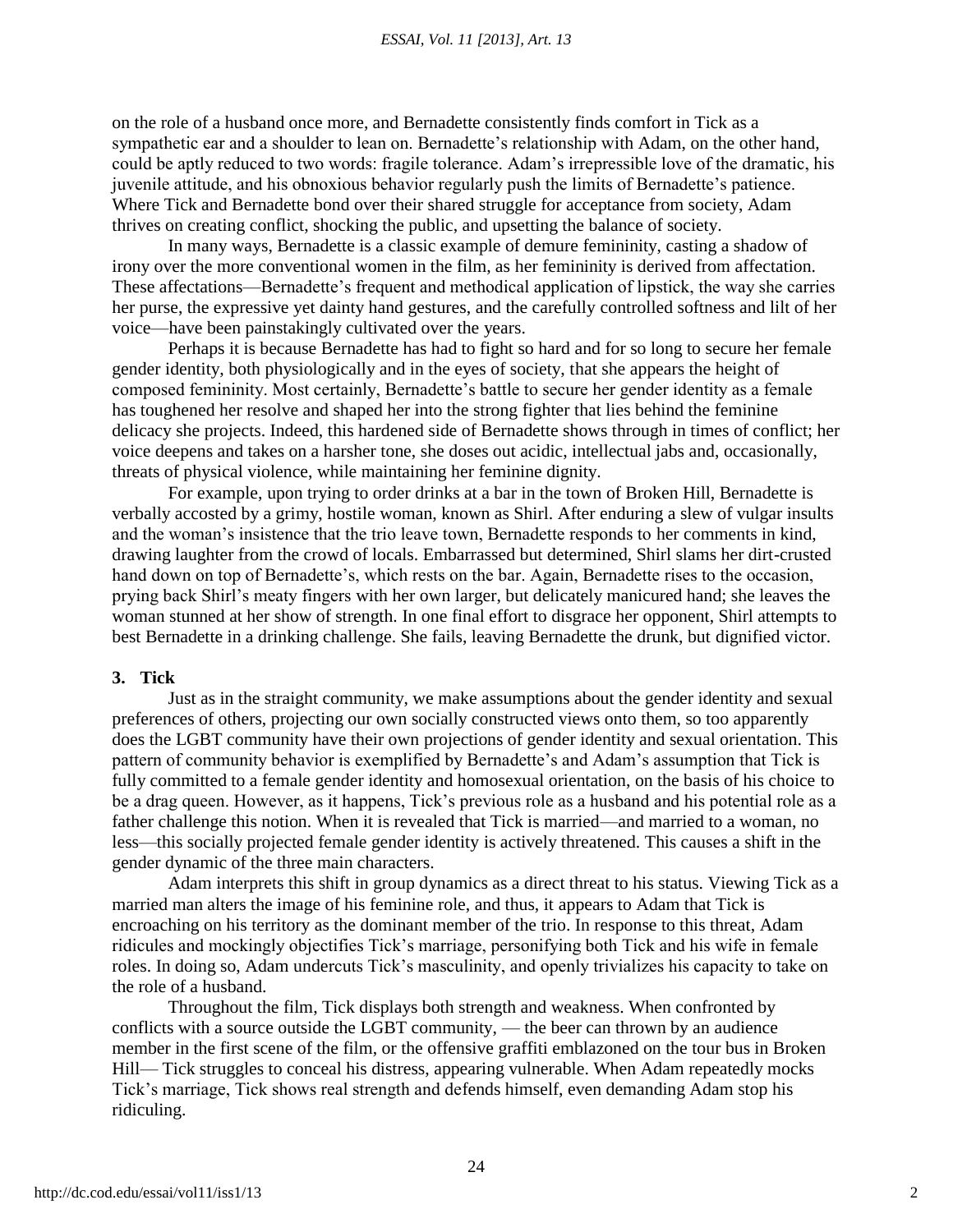Throughout their journey, much of Tick's anxiety and uncertainty focus on the impending reunion with his wife and son. He struggles to conceive of how he can possibly reconcile his wish and need to be a good father with his life as a drag queen and active member of the LGBT community. The surprise for Tick is that his son, Benji, is completely untroubled by his father's lifestyle. The compassion and uncompromising acceptance from his son reassures Tick that he can be a father, without having to give up his lifestyle or hide who he is.

## **4. Adam**

Our knowledge of Adam's past is a relatively vague. One flashback scene between Adam and his lecherous uncle is the only glimpse of his childhood. It reveals a degree of malevolence surprising in a boy so young. Adam exhibits a certain level of self-loathing, tied up in a deep reluctance to appear feminine or assume a female gender role, despite his lifestyle as a drag queen. Adam's negative conception of femininity leads him to unleash the violent force of his conflicted emotions on the person he perceives to be the most feminine, and therefore stereotypically vulnerable, of their trio: Bernadette. Adam pointedly antagonizes her from the very start of their expedition, and blatantly threatens her gender identity by calling her "Ralph". Bernadette's ultimate reaction to this direct threat to her identity is pure rage and fury; the resulting fight is one of only two instances in the entire film where Bernadette engages in a physical confrontation.

Adam's inner conflict and self-hatred manifest themselves in his dominant personality, egomaniacal attitude, and pathological need for attention; when combined, all these actually supercede the relevance of his gender identity. Although Adam's aggressively dominant personality might seem like a clear display of masculinity and power (as described by Devor on page 484), much of his behavior is deeply childish and immature, particularly that which is bullying or manipulative, or which attracts negative attention. Adam routinely lashes out by insulting or humiliating others. Motivated by his inner anger and conflict, he gains pleasure from their anger, and engages in risktaking behaviors.

A perfect example of this occurs during their overnight stay in the remote mining town of Coober Pedy. Bernadette recognizes the potential danger Adam's reckless nature poses and insists that Adam remain in the hotel room for his own safety and theirs. In direct opposition, Adam chooses to take illicit drugs, and go out looking for trouble. After he unsuccessfully masquerades as a thrillseeking woman in front of a gang of brutish townsmen, Adam is seriously shaken by the ensuing mob that threatens to, at the very least, castrate him. The social construct that "ideal maleness" (masculinity) must remain untainted by female (feminine) pollutants" serves as a clear illustration for the genesis of the violent mob mentality (Devor 487). Shortly after Adam approached the group, he notices Bob in their midst and calls out to him, but Bob turns away, choosing not to acknowledge their familiarity or reveal that he has any association with the interloper. Bob's attempt to "eliminate" any similarities to feminine people from [his] own personalit[y]" reveals his desire to protect his masculinity—a status which he later jeopardizes in his attempt to defend Adam against the mob (Devor 487). Once the mob turns on Adam, Bob tries to do the right thing and steps up to protect him, at great personal risk. But ultimately, it is Bernadette, rather than Bob, who succeeds in rescuing Adam. This is a turning point for Adam's character. Although Bernadette confronts the mob as a woman, the power she brings to bear draws on the hardened strength she gained throughout a lifetime of fighting the prejudice of a heteronormative society. The strength of Bernadette's compassion and nurturing instincts, which are revealed through her tender, motherly role with Adam just after the Coober Pedy incident, contain a naturalness and authenticity which reinforce Bernadette's innate femininity, despite being born in a male body. Adam's reckless behavior forces him to accept his own vulnerability and he comes to see Bernadette (a trans-gender woman) in a different light and treats her with newfound respect.